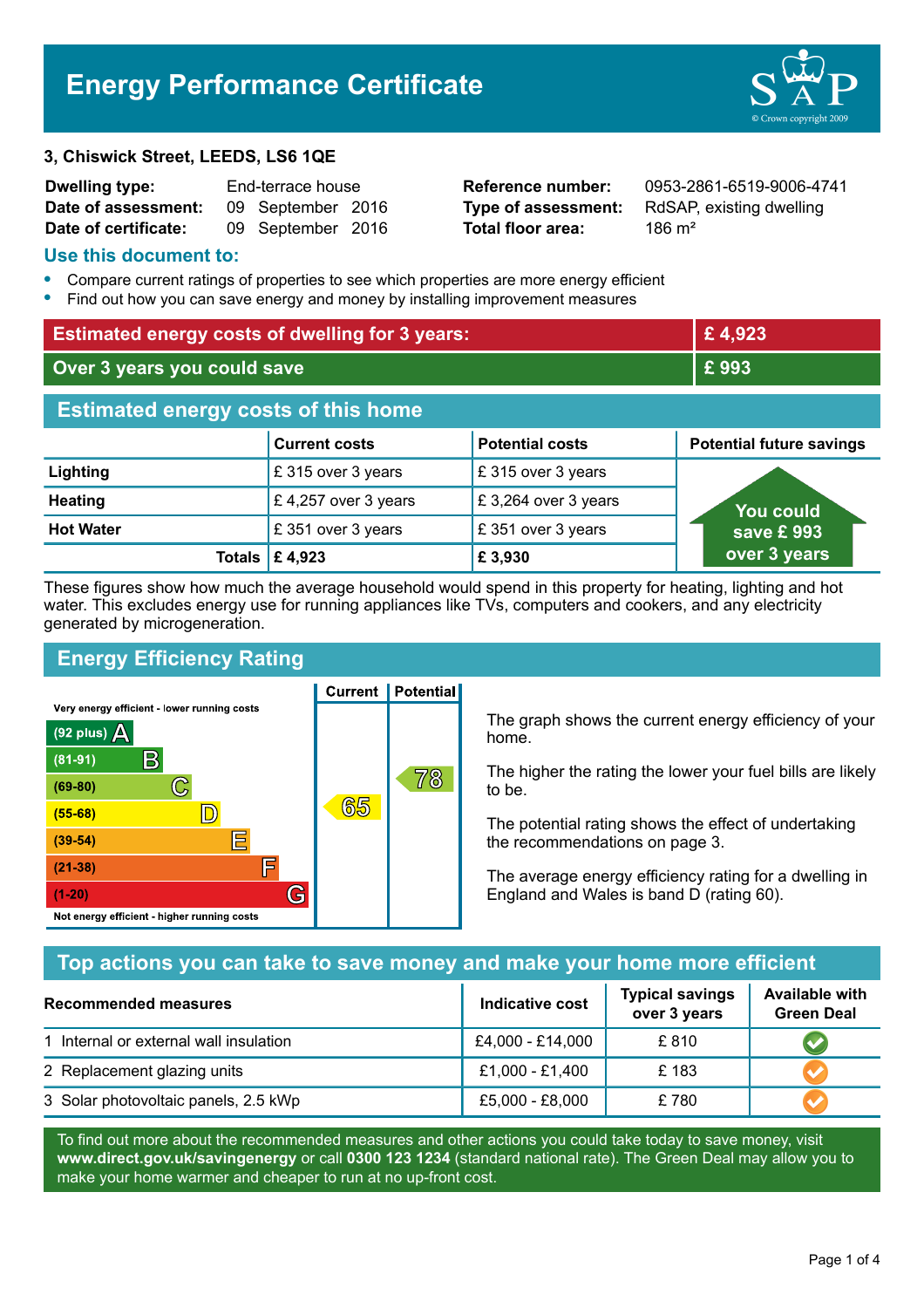| <b>Element</b>        | <b>Description</b>                             | <b>Energy Efficiency</b> |
|-----------------------|------------------------------------------------|--------------------------|
| Walls                 | Solid brick, as built, no insulation (assumed) | ★★☆☆☆                    |
|                       | Cavity wall, as built, insulated (assumed)     | ★★★★☆                    |
| Roof                  | Pitched, 150 mm loft insulation                | ★★★★☆                    |
|                       | Pitched, insulated (assumed)                   | ★★★★☆                    |
|                       | Roof room(s), insulated                        | ★★★★☆                    |
| Floor                 | Solid, no insulation (assumed)                 |                          |
|                       | Suspended, no insulation (assumed)             |                          |
| Windows               | Fully double glazed                            | ★★★☆☆                    |
| Main heating          | Boiler and radiators, mains gas                | ★★★★☆                    |
| Main heating controls | Programmer, room thermostat and TRVs           | ★★★★☆                    |
| Secondary heating     | <b>None</b>                                    |                          |
| Hot water             | From main system                               | ★★★★☆                    |
| Lighting              | Low energy lighting in 84% of fixed outlets    | *****                    |

#### **Summary of this home's energy performance related features**

Current primary energy use per square metre of floor area: 232 kWh/m² per year

The assessment does not take into consideration the physical condition of any element. 'Assumed' means that the insulation could not be inspected and an assumption has been made in the methodology based on age and type of construction.

#### **Low and zero carbon energy sources**

Low and zero carbon energy sources are sources of energy that release either very little or no carbon dioxide into the atmosphere when they are used. Installing these sources may help reduce energy bills as well as cutting carbon. There are none provided for this home.

## **Opportunity to benefit from a Green Deal on this property**

The Green Deal may enable owners and occupiers to make improvements to their property to make it more energy efficient. Under a Green Deal, the cost of the improvements is repaid over time via a credit agreement. Repayments are made through a charge added to the electricity bill for the property. To see which improvements are recommended for this property, please turn to page 3. You can choose which improvements you want to install and ask for a quote from an authorised Green Deal provider. They will organise installation by an authorised Green Deal installer. If you move home, the responsibility for paying the Green Deal charge under the credit agreement passes to the new electricity bill payer.

For householders in receipt of income-related benefits, additional help may be available.

To find out more, visit **www.direct.gov.uk/savingenergy** or call **0300 123 1234**.

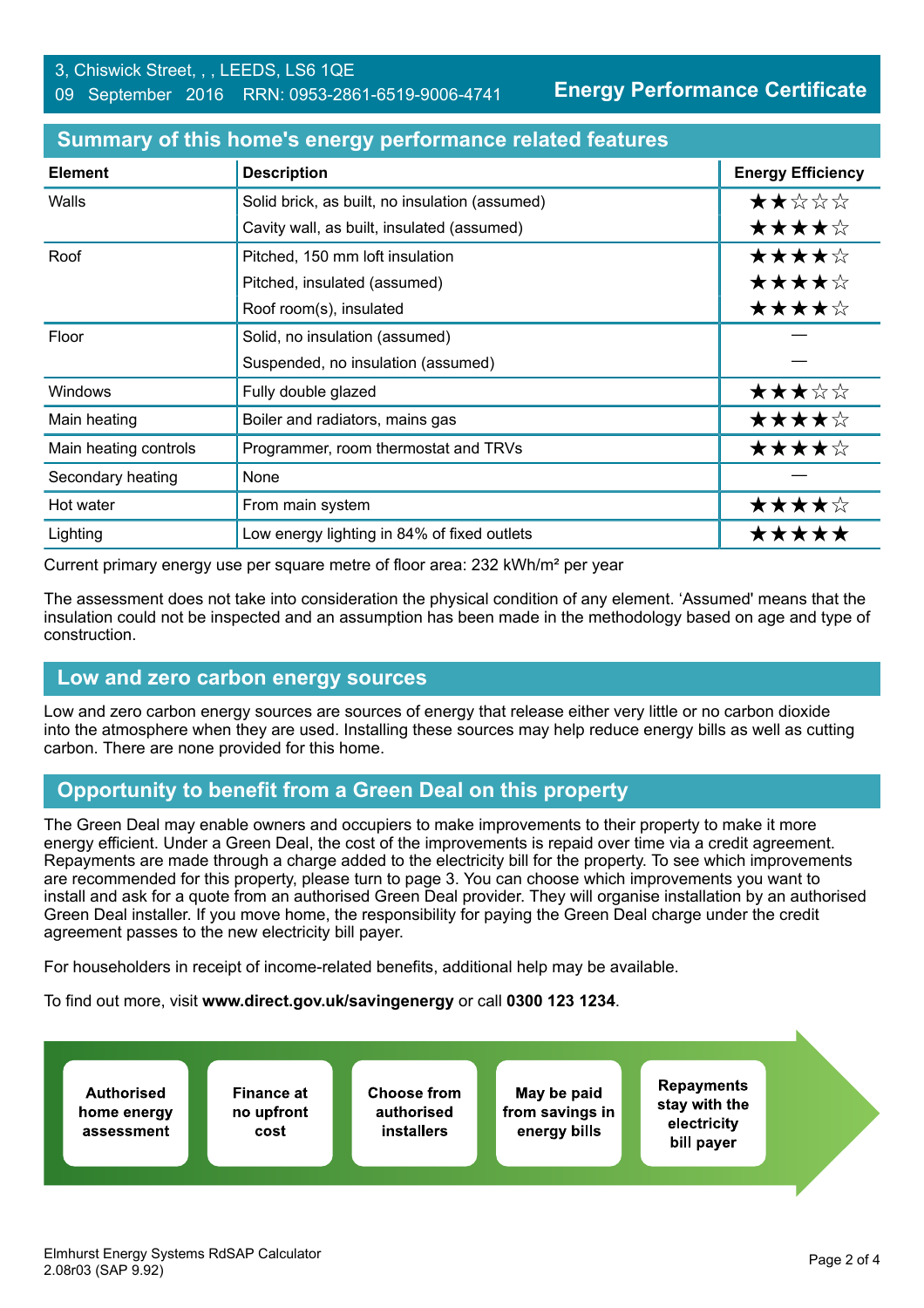#### 3, Chiswick Street, , , LEEDS, LS6 1QE 09 September 2016 RRN: 0953-2861-6519-9006-4741

## **Recommendations**

The measures below will improve the energy performance of your dwelling. The performance ratings after improvements listed below are cumulative; that is, they assume the improvements have been installed in the order that they appear in the table. Further information about the recommended measures and other simple actions you could take today to save money is available at **www.direct.gov.uk/savingenergy**. Before installing measures, you should make sure you have secured the appropriate permissions, where necessary. Such permissions might include permission from your landlord (if you are a tenant) or approval under Building Regulations for certain types of work.

Measures with a green tick are likely to be fully financed through the Green Deal since the cost of the measures should be covered by the energy they save. Additional support may be available for homes where solid wall insulation is recommended. If you want to take up measures with an orange tick  $\bullet$ , be aware you may need to contribute some payment up-front.

| <b>Recommended measures</b>          | <b>Indicative cost</b> | <b>Typical savings</b><br>per year | <b>Rating after</b><br><b>improvement</b> | <b>Green Deal</b><br>finance |
|--------------------------------------|------------------------|------------------------------------|-------------------------------------------|------------------------------|
| Internal or external wall insulation | £4,000 - £14,000       | £ 270                              | C71                                       | V                            |
| Replacement glazing units            | £1,000 - £1,400        | £ 61                               | C72                                       | $\bullet$                    |
| Solar photovoltaic panels, 2.5 kWp   | £5,000 - £8,000        | £ 260                              | C78                                       | $\blacktriangledown$         |

#### **Choosing the right package**

Visit **www.epcadviser.direct.gov.uk**, our online tool which uses information from this EPC to show you how to save money on your fuel bills. You can use this tool to personalise your Green Deal package. Public services all in one place



| Green Deal package                   | Typical annual savings |
|--------------------------------------|------------------------|
| Internal or external wall insulation | Total savings of £270  |
| Electricity/gas/other fuel savings   | f0/ f270/ f0           |

You could finance this package of measures under the Green Deal. It could **save you £270 a year** in energy costs, based on typical energy use. Some or all of this saving would be recouped through the charge on your bill.